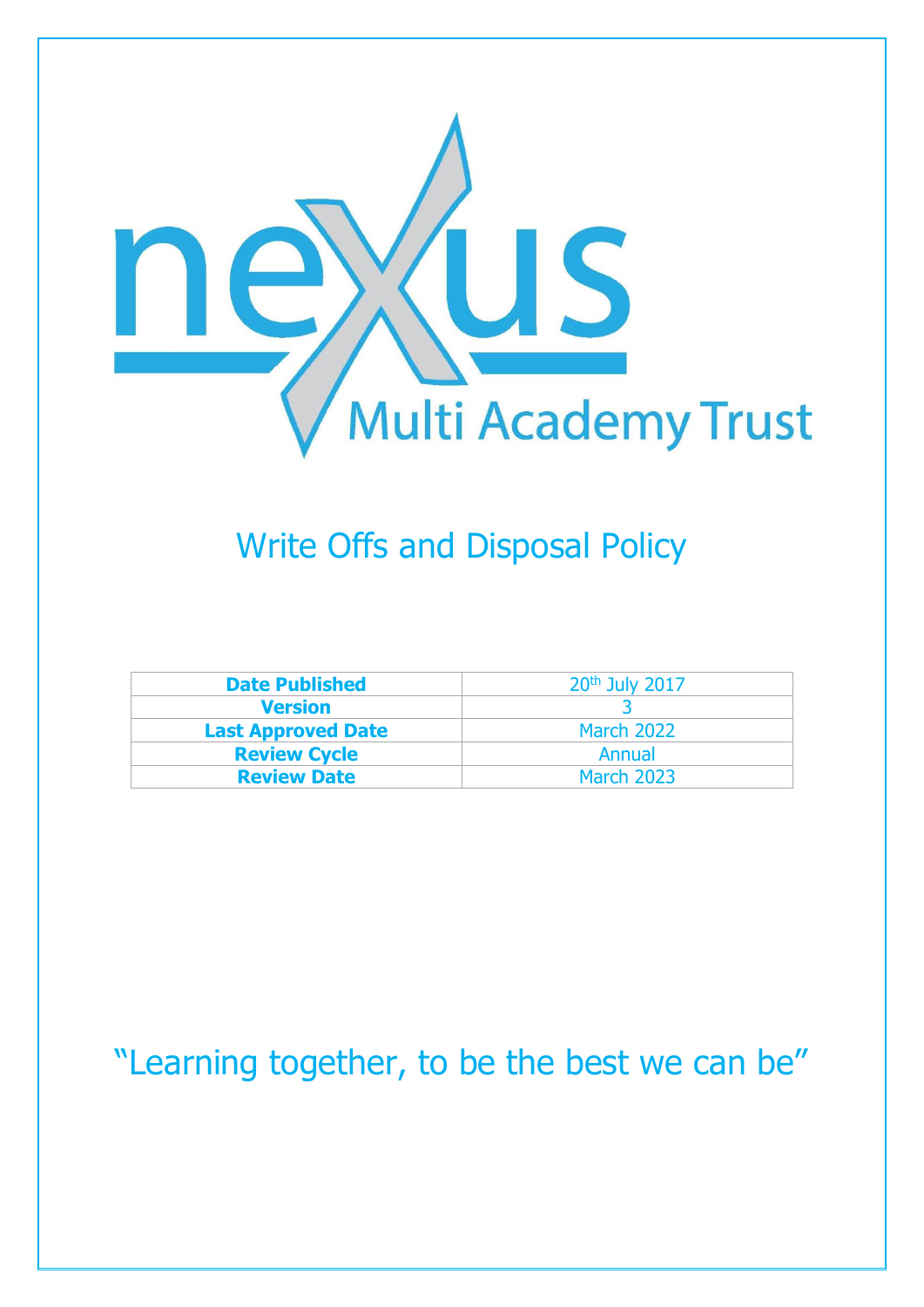

# 1. Scope

1.1. This policy relates to all schools and settings across Nexus MAT and supersedes any local policies and procedures that have been in use prior to the academy conversion. Where required, an individual Nexus MAT academy – in agreement with the Trust Chief Executive Officer - may publish a supplementary policy guidance document or procedure in line with this policy, to ensure that any idiosyncrasies associated with that specific school are covered in their local policy library.

#### 2. Purpose

- 2.1. The purpose of this Write offs and Disposal Policy is to ensure that the Trust's balance sheet correctly reflects the assets and liabilities of Nexus MAT. This Policy will be reviewed by the Trust's Audit & Finance Committee annually.
- 2.2. The policy defines the treatment and disposal of both Tangible and Intangible Fixed Assets and any write offs. All assets costing more than £2,000 are capitalised and entered onto the Fixed Asset Register. Where Fixed Assets have been acquired with the aid of specific grants, they are included in the Balance Sheet at cost and depreciated/amortised over their expected useful economic life. Where Fixed Assets have been donated, they are included on the Balance Sheet as having incurred expenditure equal to the market value of these assets at the time they were acquired and depreciated/amortised over their expected useful economic life. A Fixed Asset Register is maintained centrally and reconciled to the financial statements of each Academy. The Fixed Asset Register consists of a list of items (or specific groups of items purchased within the accounting period) valued over £2,000 that are considered to have a life longer than the financial year they were purchased in.
- 2.3.Fixed Assets are categorised as follows;
	- **Land**
	- **Buildings**
	- $\blacksquare$  ICT
	- **Fixtures, Fittings & Equipment**
	- Vehicles
- 2.4. Assets excluded from the Fixed Asset Register Are Current Assets and Stock. Current Assets include cash and bank balances which are controlled through reconciliation to control accounts on a regular basis and also include aged debtors. The appropriate accounting transactions are processed for all capitalised assets and recorded on the Fixed Asset Register. Transactions will be recorded within the relevant Fixed Asset Fund Account. All items that have been included on the Fixed Asset Register are security marked, where practicable, as the property of the Academy/Trust and have a fixed asset number allocated.
- 2.5. Physical counts are undertaken against the Fixed Asset Register annually. Discrepancies between the physical count and the register are investigated promptly by the Academy. Any discrepancies are reported to the Audit and Finance Committee.
- 2.6. Depreciation/Amortisation is calculated on all Fixed Assets other than freehold land, at rates calculated to write off the cost of these assets, less their estimated residual value, over the expected useful lives on the following basis (NB: All revisions will be approved by the Board)
	- 2% leasehold property straight line method 50 years
	-
	- 25% ICT straight line method 4 years
	- 10% Fixtures, Fittings & Equipment straight line method 10 years
	- 25% vehicles reducing balance

2.7. All fixed assets will be charged a full year of depreciation in the year of acquisition and none in the year of disposal.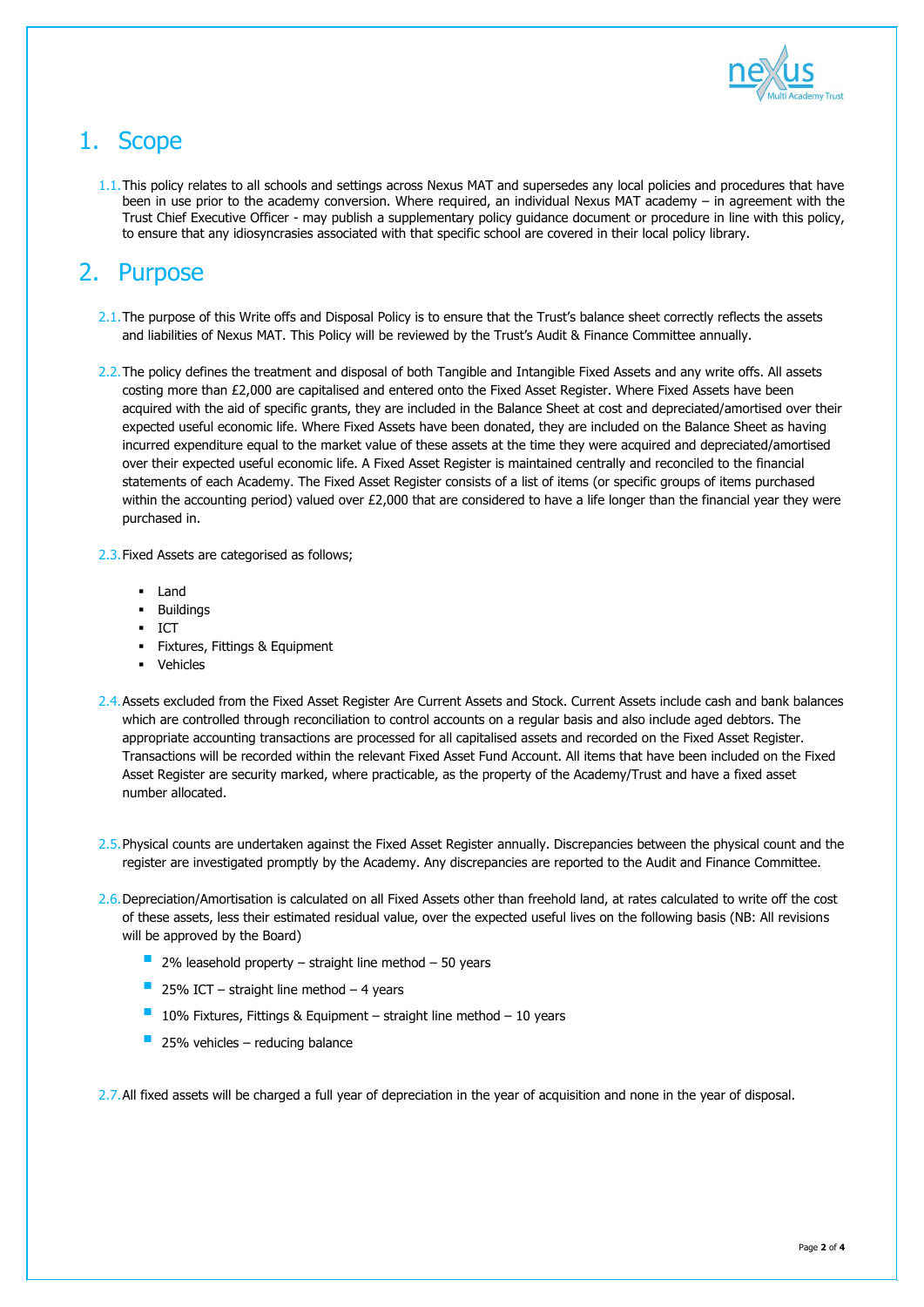

### 3. Context

- 3.1. The Academies Financial Handbook refers to the Acquisition and disposal of fixed assets 'Other than land, buildings and heritage assets, trusts 'Other than land, buildings and heritage assets, trusts can dispose of any other fixed asset without ESFA's prior approval. Trusts must ensure that any disposal achieves the best price that can reasonably be obtained, and maintains the principles of regularity, propriety and value for money. This can involve public sale where assets have a residual value'.
- 3.2.Regardless of the netbook value of an asset, **no fixed assets should be disposed of** in any of our academies, **nor debts written off without prior agreement from the Audit & Finance Committee.**
- 3.3. If an Academy wants to dispose of a Fixed Asset, an NF7 form 'Fixed Asset Disposal Requisition' must be fully completed and submitted to the Chief Finance Officer to take to the Audit and Finance Committee. Only when confirmation has been received that the Audit & Finance Committee have agreed to write off the asset can it be disposed of.

### 4. Assets Funded by Capital Grants

- 4.1. The prior written consent of the Secretary of State for Education is required in accordance with section 89 of the School Funding Agreement as follows:
	- Before the disposal of any asset for which a grant of over £20,000 was made, or land and buildings which had been transferred from the Local Authority at no cost to the school;
	- Before the sale or disposal by other means, or reinvestment of proceeds from the disposal of an asset or group of assets, for which a capital grant in excess of £20,000 was paid;
	- As set out in section 93 of the School Funding Agreement the School will provide 30 days' written notice to the Secretary of State for Education of its intention to dispose of assets for a consideration less than the best price that can reasonably be obtained, whether or not such disposal requires the Secretary of State for Education's consent as detailed above.
- 4.2. The academy is expected to reinvest the proceeds from all asset sales for which a capital grant was paid into other academy assets. If the sale proceeds are not reinvested, then the academy must repay to the ESFA a proportion of the sale proceeds.

### 5. Writing Off Debt

- 5.1 Invoices are issued and payments are due to the Academy from a range of services provided. Primarily these will include income due for lettings and payments from parents for school dinners, school trips and visits. In general payment for all goods and services supplied by an academy should be collected in advance or 'at the point of sale'.
- 5.2 The Nexus MAT Charges and Remissions policy explains that we may charge parents for: Materials, books, instruments or equipment, where they desire their child to own them; Optional extras; Music and vocational tuition (in certain circumstances and use of community facilities)
- 5.3 Payments for parents for school trips and visits are voluntary contributions and fall within the scope of the Nexus Charges
	- and Remissions Policy.
- 5.4 The Nexus MAT Debt Recovery Policy specifies that all Nexus MAT academies will take all reasonable measures to vigorously collect debts as part of its management of public funds. A debt will be written off only aster all reasonable measures (commensurate with the size and nature of the debt) have been taken to recover it. The procedures to secure the collection of all debts are outlined in the Debt Recovery Policy and should be followed by all academy staff.
- 5.5 The Trust's Audit & Finance Committee will approve the write-off of all debts, stocks, stores and surplus assets which exceed £5,000 in value, and all such write-offs will be recorded in the minutes of the committee. The CEO will approve the write-off of all debts, stocks, stores and surplus assets which are lower than £5,000 but exceed £500 in value. Head's will approve the write-off of all debts, stocks, stores and surplus assets which are lower than £500. A formal record of any debts written off will be maintained and reported to the committee at least annually, with records retained for 7 years. The Trust will seek the legal advice should we consider taking legal or other action to recover debts.